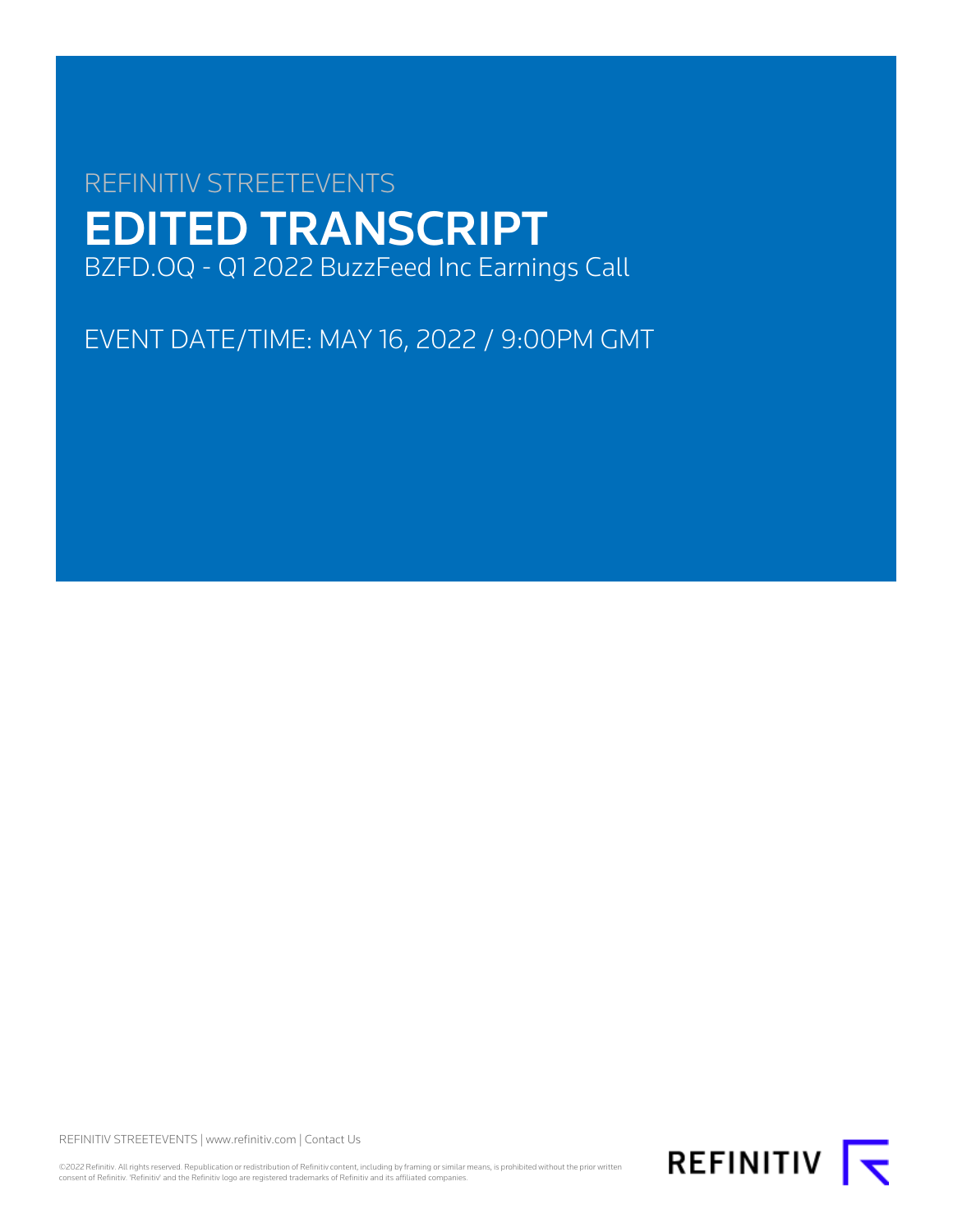# **CORPORATE PARTICIPANTS**

**[Amita Tomkoria](#page-1-0)** BuzzFeed, Inc. - SVP of IR **[Felicia DellaFortuna](#page-4-0)** BuzzFeed, Inc. - CFO **[Jonah Peretti](#page-1-1)** BuzzFeed, Inc. - Founder, Chairman & CEO

# **CONFERENCE CALL PARTICIPANTS**

#### **[Brent Navon](#page-9-0)**

**[Jason Michael Kreyer](#page-7-0)** Craig-Hallum Capital Group LLC, Research Division - Senior Research Analyst **[John Ryan Blackledge](#page-7-1)** Cowen and Company, LLC, Research Division - Head of Internet Research, MD & Senior Research Analyst

# **PRESENTATION**

#### **Operator**

<span id="page-1-0"></span>Good afternoon, and welcome to BuzzFeed Inc.'s First Quarter 2022 Earnings Conference Call. (Operator Instructions) As a reminder, this call will be recorded. I would now like to introduce BuzzFeed's SVP of Investor Relations, Amita Tomkoria.

### **Amita Tomkoria** - BuzzFeed, Inc. - SVP of IR

Hi, everyone. Welcome to BuzzFeed, Inc.'s First Quarter 2022 Earnings Conference Call. I'm Amita Tomkoria, SVP of Investor Relations. Joining us today are Founder and CEO, Jonah Peretti; and CFO, Felicia DellaFortuna.

Before we get started, I would like to take this opportunity to remind you that our remarks today will include forward-looking statements. Actual results may differ materially from those contemplated by these forward-looking statements. Factors that could cause these results to differ materially are set forth in today's press release and in our quarterly report on Form 10-Q filed with the SEC. Any forward-looking statements that we make on this call are based on assumptions as of today, and we undertake no obligation to update these statements as a result of new information or future events.

During this call, we may present both GAAP and non-GAAP financial measures. The use of non-GAAP financial measures allows us to measure the operational strength and performance of our business, to establish budgets and to develop operational goals for managing our business. We believe adjusted EBITDA and adjusted EBITDA margin are relevant and useful information for investors because they allow investors to view performance in a manner similar to the method used by our management.

<span id="page-1-1"></span>A reconciliation of GAAP to non-GAAP measures is included in today's earnings press release. The press release and an investor presentation are available on our website at investors.buzzfeed.com. And now I'll pass the call over to Jonah.

#### **Jonah Peretti** - BuzzFeed, Inc. - Founder, Chairman & CEO

Hello, everyone, and thank you for joining today. I'm incredibly proud of all our teams have accomplished in the first quarter. We completed the unification of the sales, business and admin teams across BuzzFeed and Complex Networks. We demonstrated agility across our editorial, video and news teams in serving rapidly evolving audience and consumer preferences, and we delivered Q1 revenue and adjusted EBITDA in line with our March outlook, led by robust performance in our content business.

We generated revenue of \$92 million, representing year-over-year growth of 26%, with the introduction of lightweight video products and the acquisition of Complex Networks, our content business is stronger than ever, and we are achieving immediate monetization of new content formats.

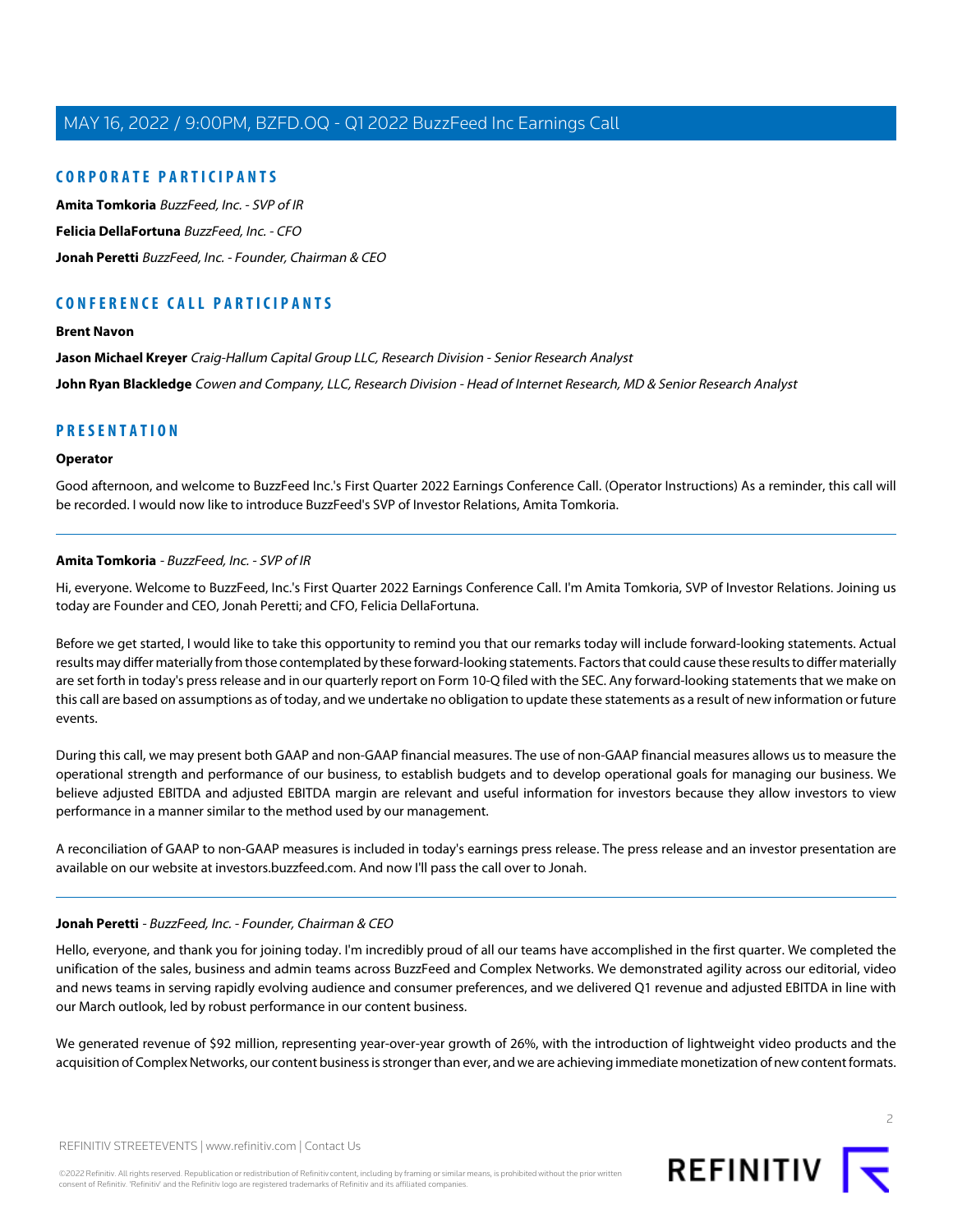Complex Networks is celebrating its 20th anniversary this year. With this acquisition, we are now offering advertisers a wider range of brand-new content opportunities, helping them lean into platform shifts and positioning us to drive stronger revenue growth through our content business.

Q1 also marked the 1-year anniversary of the HuffPost acquisition. The business continues to perform incredibly well with Q1 revenues and engagement, both growing strongly year-over-year.

Looking ahead, we expect Q2 revenues to surpass \$100 million for the first time in our history. This is nearly double the level of Q2 2020, a significant accomplishment in just 2 years, driven by the efficient integration of our recent acquisitions. Last quarter, I spoke about how we are entering another period of evolution in digital media.

User engagement data from analyst surveys and third-party tracking points to the fact that short-form vertical video has clearly emerged as the fastest-growing content format for young audiences, with TikTok rapidly gaining share relative to traditional platforms.

As the major tech companies like Meta and Google make investments to compete, they have reported that formats such as Reels and Shorts are capturing an increasing share of overall audience time spent on their respective platforms. As competition for audience and time intensified, demand for our content is also rising. All of the major platforms are seeking culturally relevant, vertically optimized video content to serve their audiences, and we are a trusted partner in providing this content to them at scale.

We have seen this before as new formats emerge, demand for our content grows. The monetization journey starts with branded or exclusive content as a precursor to scaled advertising and commerce solutions. This is where we excel. Our diversified business model enables us to drive immediate monetization through branded content on behalf of advertisers. Our business has proven resilient through such seismic market shifts. We prioritize innovation and operating agility to capitalize on these shifts and lead the industry forward.

Unlike many others in our ecosystem, the strength of our diversified business model is only reinforced as the industry faces a range of macroeconomic challenges. Amid rising inflation, ongoing supply chain disruptions, geopolitical uncertainty, and increased data privacy regulations, we continue to be a trusted one-stop shop for advertisers. We are helping brands solve the biggest challenges in the marketplace today. These include getting reliable audience data, navigating the world of influencers and creators, and leaning into platforms and formats our audiences are going to next.

To serve rising demand from audiences, platforms and advertisers for short-form vertical video, we are leveraging our tried-and-true approach to content creation and distribution. Our proprietary tech stack and highly scalable content flywheel have enabled us to produce high-quality content at massive scale and lower costs. With this approach, we can also capture deeper audience insights in two ways: First, by extending these capacities to new platforms of formats; second, by applying our learnings to maximize engagement across platforms.

Despite the challenges that individual platforms are facing, overall digital media consumption is growing, and we are not betting on a single platform to win. Instead, we are investing in audience-driven strategies where we see the highest potential for long-term growth and monetization. We meet our audiences wherever they are across our owned and operated properties and on traditional and emerging platforms.

Our track record shows we can successfully evolve to reach young audiences wherever they choose to go next. This enables us to grow audience reach and engagement and generate growing sustainable financial returns over time.

With this as a backdrop, I'm excited to share progress we have made in 3 key strategic areas: First, introducing new vertical video products for advertisers; second, unifying our creator program; and third, expanding our best-in-class first-party data services.

Starting with vertical video. Last month, at BuzzFeed, Inc.'s first ever upfront in New York, we announced the launch of UpShots, a lightweight branded video product for advertisers developed exclusively for vertical formats, including Reels, TikTok, Shorts and our own sites and apps.

Each platform has made investments in their own vertical video format, but importantly, UpShots is the most comprehensive platform agnostic solution designed to help advertisers achieve influence at scale. With tons of original short-form video content from our major brands and on behalf of clients distributed across their network, we have already developed strong audience signal around vertical video.

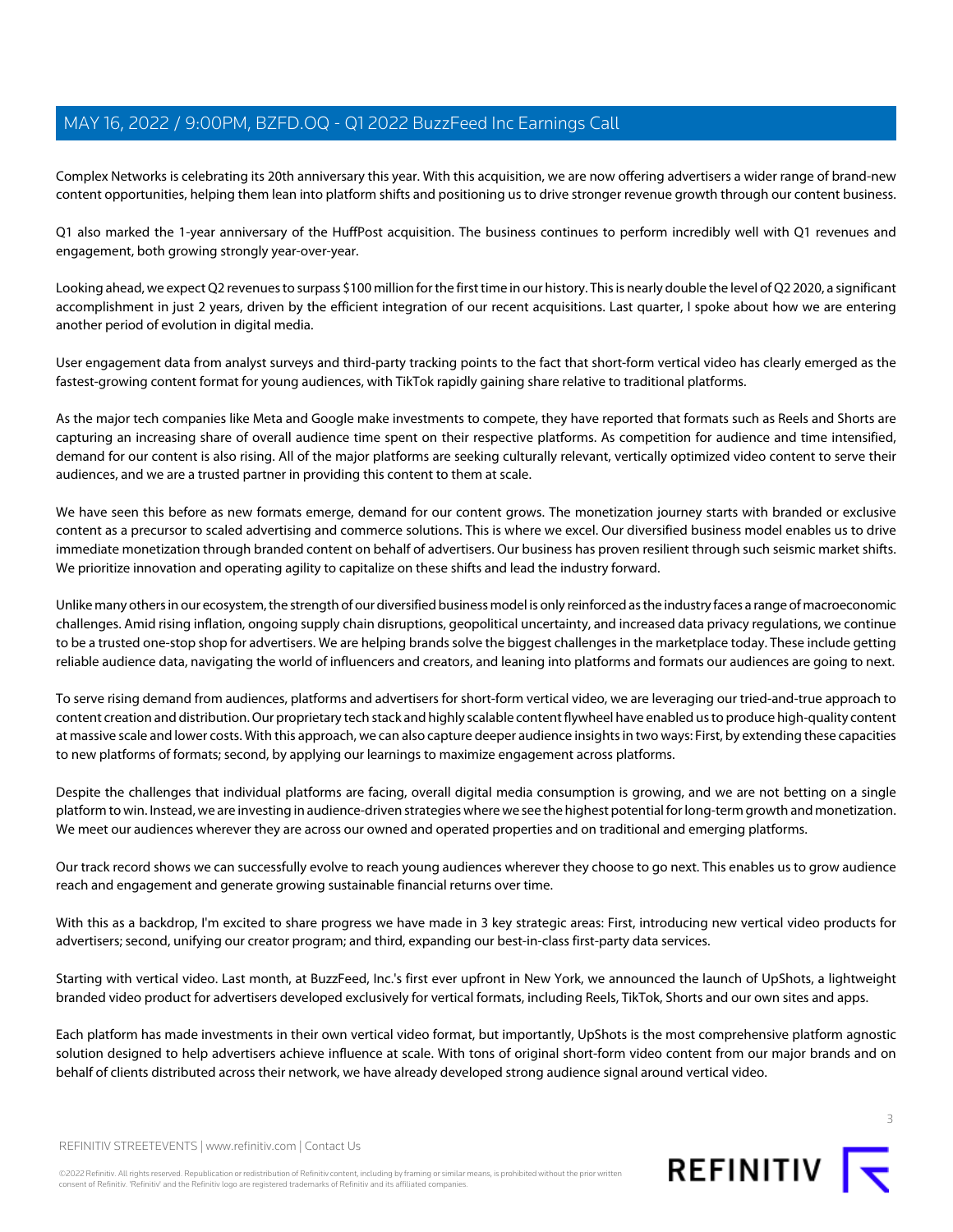UpShots combines these learnings with the power of our category-leading brands, cross-platform scale and creator infrastructure. In doing so, we are removing the friction for advertisers, making it easier to develop creator-led vertical optimized campaigns that cut across platforms.

The early feedback from clients has been very positive. We look forward to working with our advertising partners to scale UpShots across platforms, including our own and drive robust advertising revenue growth over future quarters.

We have also expanded our existing relationships with a large tech company. We are creating original content for Reels on Facebook and Instagram, Shorts on YouTube and TikTok. In just one example, our animation series, The Land of Boggs, has seen exponential viewership growth on YouTube shorts in recent months with daily views regularly passing 10 million.

With this approach, we are growing audience reach regardless of where young people choose to spend their time, and we are helping the major platforms scale adoption of their own short-form video solutions and maximize returns on their investments.

We are also making selective investments in our TikTok channels, where engagement with our original video content continues to grow robustly. Our presence on TikTok is anchored in our major brands such as Complex Networks' Hot Ones interview show, already loved on YouTube, we are introducing recut Hot Ones content on TikTok.

Meanwhile, Tasty has gained incredible momentum on TikTok with video views and engagement in the month of April alone surpassing Q1 totals. TikTok is also right for rapid iteration. Some of our most successful TikTok channels are built around native animation, a direct result of leaning into powerful audience signals on the platform. These are just a few examples of how we are capitalizing on the emergence of new content formats to expand the reach of our brands to entirely new audiences.

With tons of original content across our brands that is vertical-optimized, we can also offer advertisers access to hard-to-reach consumers in a frictionless way, from lightweight product placement to editorial sponsorships that are tightly integrated with our vertical video content. BuzzFeed continuously strives to be at the forefront of audience shift, leaning into our distinct advantage, a two-way connection with our audience. Our largest brands were built around identity and engagement. We know how to harness the power of shared identity to maximize audience engagement. We have also been a creator led publisher from the start with deep expertise in creating compelling first-person narratives that resonate with online generations.

Shared identity and first-person storytelling are powerful forces in the rise of short-term vertical video. And as you can see, we are bringing our expertise in these areas to the advertising clients and platform partners further strengthening our position as a one-stop shop for advertisers in helping the major platforms to maximize their own investment in vertical video.

Turning to our second strategic area of investment. We introduced a unified creator program across Buzzfeed and Complex Networks known as Catalyst. Catalyst brings together category-leading brand, a diverse roster of talent and best-in-class greater tools and services from both companies. Some of the biggest careers in media and culture have started at BuzzFeed and Complex. As part of the integration, we unified the Buzzfeed and Complex Networks creator programs under a single brand name known as Catalyst.

Catalyst serves our combined network of more than 100 creators with a comprehensive set of technology, product resources and tools to power their entire content creation and monetization engine.

As an advertiser, it can be difficult to navigate the world of influencers and creators. By partnering with us, advertisers have access to a trusted network of talent. We help them identify creative partners that are ideally suited to represent their brand while leveraging our relationship and infrastructure to execute their campaign effectively and efficiently.

With the launch of Catalyst, we are further cementing our leadership position in attracting and retaining the next generation of Internet creators. We expect to more than double the size of our creator network this year and we are solving an important challenge for advertisers looking to tap into highly lucrative influencer-led marketing opportunities across multiple platforms.

©2022 Refinitiv. All rights reserved. Republication or redistribution of Refinitiv content, including by framing or similar means, is prohibited without the prior written consent of Refinitiv. 'Refinitiv' and the Refinitiv logo are registered trademarks of Refinitiv and its affiliated companies.

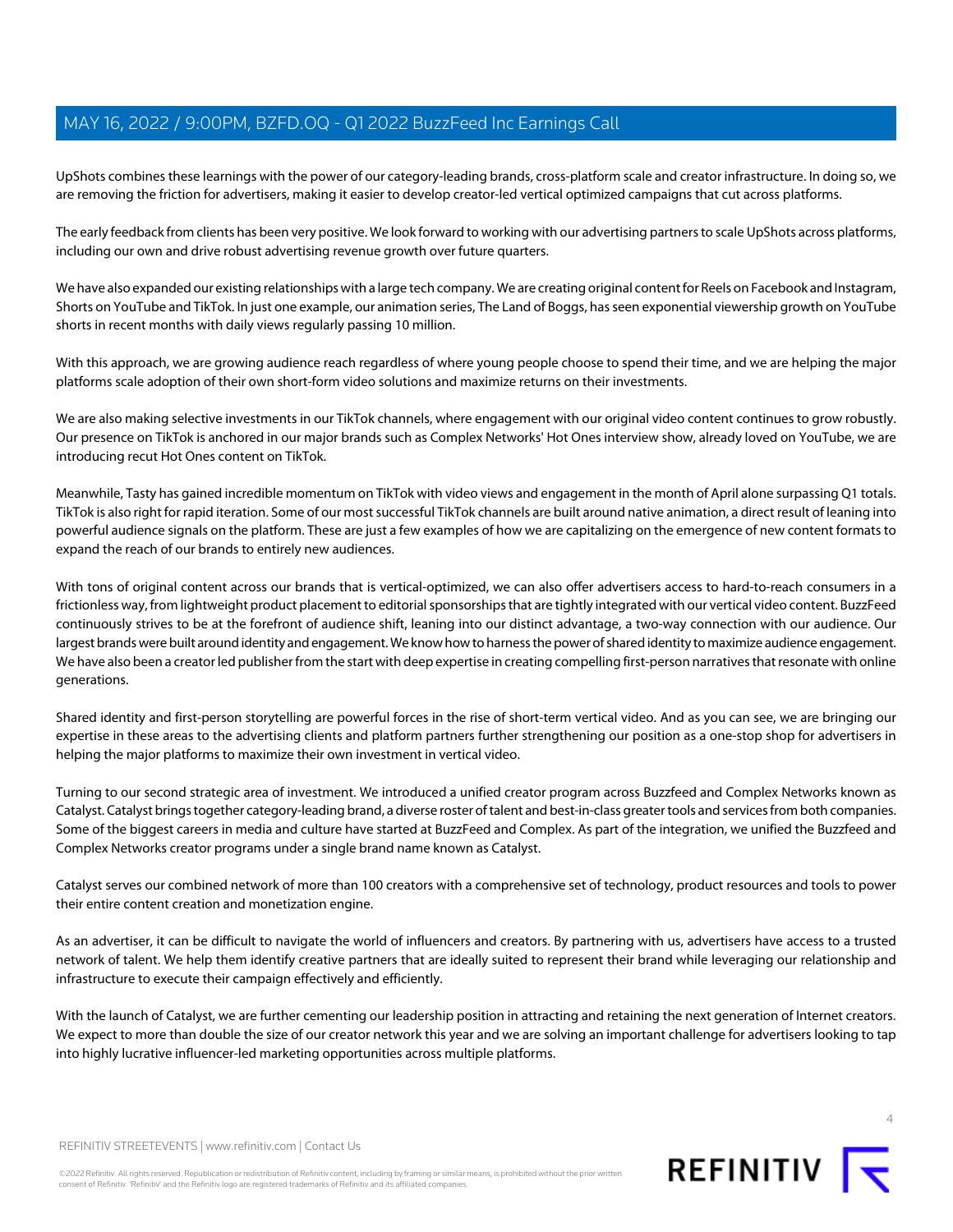And finally, all of these solutions are powered by our expanded first-party data offering. In the absence of individual targeting capabilities, advertisers are prioritizing access to rich first-party data, cross-platform insights and contextual alignment.

Data has always been key to BuzzFeed's ability to create content and brands that scale. Last year, we rolled that data into a single offering for advertisers known as Lighthouse, our proprietary first-party data solution that allows advertisers to tap into our rich audience and platform insights to optimize the effectiveness of their ad campaigns.

With an expanded portfolio of category-leading brands, including BuzzFeed, Tasty, Complex Networks, HuffPost and BuzzFeed News, our clients can now tap into our proprietary insights across an audience of more than 150 million people according to Comscore. Our audience spans food lovers, sneakerheads, young parents, luxury shoppers, you name it. And as the #1 destination for Gen Z and Millennial audiences, we can offer advertisers access to highly reliable data around consumer preferences to achieve influence at scale. This is the reason we continue to attract the biggest advertisers in every category.

Our clients include major CPG retailers like Target or Walmart, leading entertainment brands like Disney and Paramount and some of the largest banks and financial institutions.

By extending BuzzFeed's Lighthouse capabilities to the Complex Networks' family of brands we have a best-in-class first-party data offering to support our advertising partners in a cookieless future.

Through focused investments in these 3 strategic areas vertical video, first-party data and creator programs as well as the rapid integration of Complex Networks into the company, we are increasingly well positioned to serve the growing demand for brand-based, culturally relevant content, deepen our competitive moats and help to shape the next generation of the Internet.

Importantly, these 3 areas of investment are synergistic and aligned to become more than the sum of their parts with a cross-platform creator-first approach to vertical video powered by our rich first-party data, we are able to offer our partners a comprehensive solution to the biggest challenges they face in the marketplace today.

As a result, we are poised to deliver another successful quarter we expect Q2 revenues to surpass \$100 million for the first time and drive strong profitability. And with ongoing execution of our investment priorities, I'm confident we can continue to lead the industry forward in scaling and monetizing new content formats across existing and emerging platforms.

I am grateful for our talented network of creators, journalists and producers who inspire young audiences every day with original food, news and entertainment content and to our shareholders and partners for their continued support as we execute on our vision to make the Internet a better place.

<span id="page-4-0"></span>With that, I will turn the call over to our CFO, Felicia DellaFortuna, who will take you through our financial results and outlook.

# **Felicia DellaFortuna** - BuzzFeed, Inc. - CFO

Thank you, Jonah. I'm excited to walk you through our financial results today. Our investments in audience-driven strategies with the highest potential for long-term growth and monetization are yielding excellent results and we believe we are increasingly well positioned to deliver attractive returns on these investments.

We delivered first quarter results in line with our March outlook for both revenue and adjusted EBITDA. Revenues grew 26% year-over-year to \$91.6 million, driven by robust double-digit growth in our content business. Reported revenue growth was at the low end of our guidance range of approximately 30%, driven by a change from gross to net revenue accounting for the Complex creator program.

With this change, the accounting treatment for creator revenues across BuzzFeed and Complex are now consistent. Without this change, year-over-year revenue growth would have been 30%.

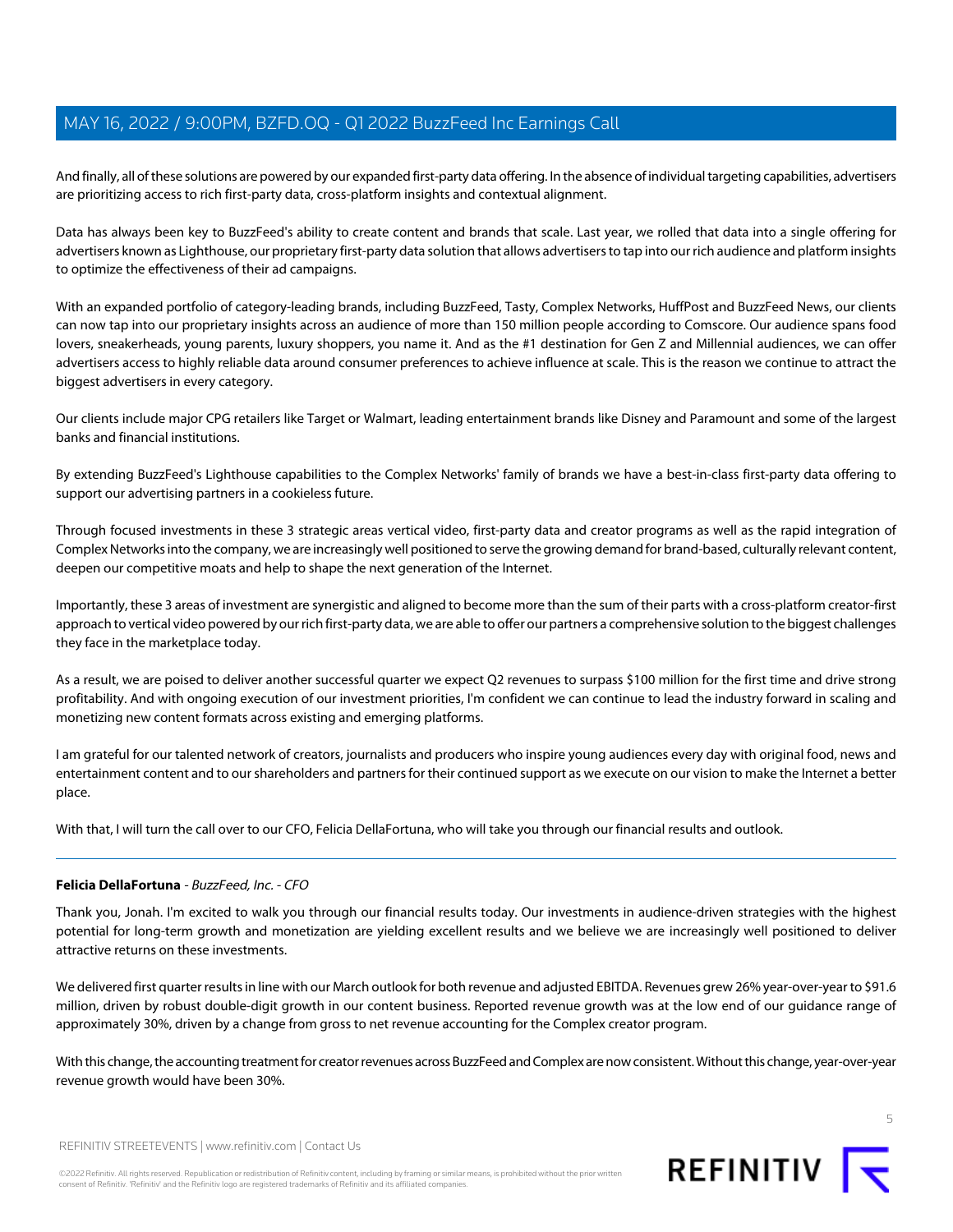As a complement to our revenue reporting, we also measure audience time spent across our owned and operated properties and third-party platforms. Overall time spent declined 4% year-over-year in the first quarter as expected. This was driven primarily by declines on third-party platforms as audience consumption patterns continue to favor short-form vertical video formats such as TikTok and Reels, which are not captured in our time spent metric.

Time spent on our owned and operated properties was also impacted as these platforms capture an increasing share of audience time. As a reminder, this metric reflects time spent on our owned and operated websites and apps, YouTube and Apple News as reported by Comscore and Facebook as reported by Facebook. This metric does not capture time spent on TikTok, Instagram, Snapchat or Twitter.

Although we are not yet able to leverage industry standard reporting to measure audience time spent on newer formats like TikTok and Reels, we monetize this consumption through our content business by offering advertisers a wide range of products to reach consumers natively on each platform. To provide the best look at our progress in this transition, we will continue to share both quantitative metrics including revenues generated through our content business and qualitative updates around audience engagement on emerging platforms.

Turning to our Q1 results by business. Advertising revenues grew 26% year-over-year to \$48.7 million led by growth on our owned and operated properties, primarily driven by the acquisition of Complex Networks, which closed in December 2021. Advertising revenue generated on third-party platforms was lower year-over-year, consistent with the trends in time spent. Content revenues grew 65% year-over-year to \$32.3 million, driven primarily by the acquisition of Complex Networks. With the Complex acquisition and the introduction of lightweight video products at BuzzFeed, our content business is stronger than ever, enabling us to grow in a rapidly shifting market.

Commerce revenues declined 27% year-over-year as expected to \$10.6 million against outsized growth rates in the year ago period. Additionally, as discussed last quarter, because our commerce business is still emerging, the majority of audience traffic to our commerce content is generated through Facebook. As a result, our commerce revenues were also impacted by the shift in audience consumption patterns discussed earlier.

In terms of adjusted EBITDA, we generated losses of \$16.8 million in the first quarter as expected. This reflects the typical seasonality of our business. We have historically generated losses in Q1, our smallest revenue quarter with an improving sequential profitability profile as our operating leverage improved through the year. When compared to the first quarter of 2021, our adjusted EBITDA reflects higher content revenue mix as well as OpEx increases relating to public company operating costs.

We also incurred charges that did not impact adjusted EBITDA, including \$8 million of depreciation and amortization with the year-over-year increase attributable to the recognition of intangible assets associated with our acquisition of Complex Networks; \$5 million of interest expense largely related to our convertible note financing. \$5 million relating to the revaluation of our convertible note financing and warrant liability, and \$4 million in stock-based compensation, which is driven primarily by stock-based compensation granted to employees as part of our annual long-term incentive program. We ended the quarter with cash and cash equivalents of approximately \$74.5 million.

Before I discuss our outlook for the second quarter, let me first share some of the current trends we are seeing across the business in order to provide context for the financial outlook.

Starting with time spent, as discussed, vertical video formats are capturing an increasing share of audience time, pressuring consumption on traditional platforms. And because of the fastest-growing vertical video platforms, including TikTok and Instagram, are not currently captured in our time spent metric, we continue to expect similar year-over-year declines in reported time spent as compared to Q1. However, we continue to make great progress in growing audience engagement in vertical video across platforms, and we will continue to share more here in the absence of industry standard reporting across platforms.

On revenue, in our advertising business, we expect the year-over-year revenue growth rate to soften somewhat as compared to Q1, driven by various factors. Many of our largest advertising partners continue to face macroeconomic challenges. Our tech clients continue to be challenged by supply chain constraints. CPG and retail are battling similar challenges while also navigating rising inflation. As a result, some advertisers are pulling back or delaying spending.

REFINITIV STREETEVENTS | [www.refinitiv.com](https://www.refinitiv.com/) | [Contact Us](https://www.refinitiv.com/en/contact-us)

©2022 Refinitiv. All rights reserved. Republication or redistribution of Refinitiv content, including by framing or similar means, is prohibited without the prior written consent of Refinitiv. 'Refinitiv' and the Refinitiv logo are registered trademarks of Refinitiv and its affiliated companies.

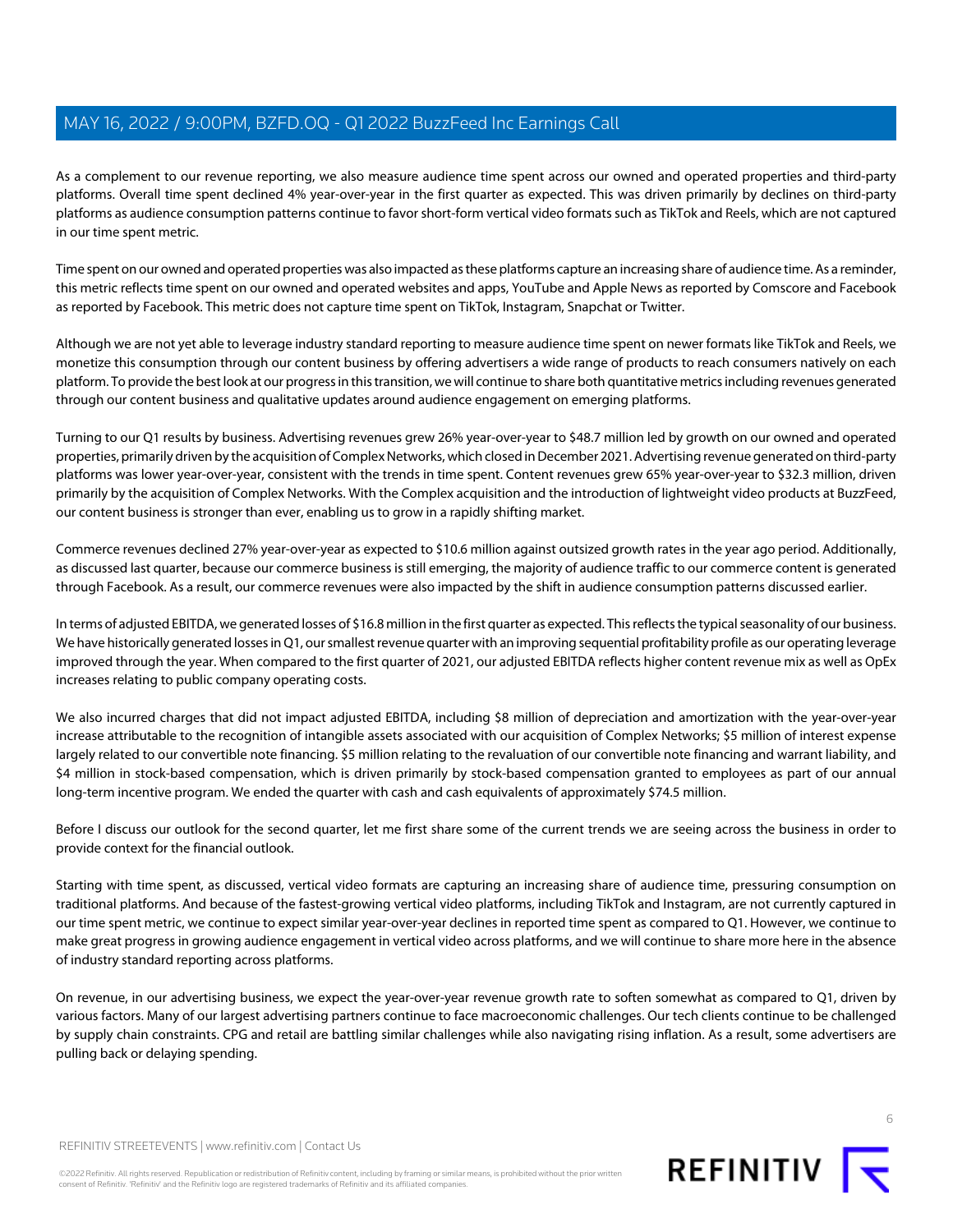Further, these market-wide issues are dampening the typical seasonal lift in pricing we would expect from Q1 to Q2, presenting some headwinds to programmatic advertising revenue. That being said, after a slower start in Q1, we have seen strong momentum on direct sales in recent weeks, winning large deals across multiple categories, including entertainment, auto and CPG. This momentum highlights the strength of our diversified revenue model.

With scaled advertising businesses across both programmatic and direct sales we have the ability to navigate market dynamics around engagement and pricing and to do so profitably. And with a unified go-to-market strategy across BuzzFeed, Tasty, HuffPost and Complex, we see the opportunity to achieve greater scale and drive stronger margin contribution through our direct sales model over time.

Moving to content. We expect another quarter of robust revenue growth with the acquisition of Complex Networks, we are now able to offer advertisers a wider range of solutions. These include branded content, editorial and series sponsorship, custom affiliate posts and a long-form film and TV content. And as you heard, we have now added a short-form vertical video solution to our product portfolio with UpShots.

With this breadth of products, we are helping clients lean into platforms shift positioning us to drive stronger revenue growth through our content business.

Our commerce business continues to face headwinds similar to those discussed broadly across the e-commerce sector, including our largest retail partners, and we will again face the comparison against the elevated growth rates experienced in the second quarter of last year. As a result, we expect Q2 revenue trends in the range of what we saw in Q1.

In terms of adjusted EBITDA, we expect to be profitable in the second quarter. This sequential improvement is driven by the typical revenue seasonality in our business as well as initial efficiencies from the unification of the Buzzfeed and Complex sales, business and admin teams. Our outlook does not assume any further near-term M&A activity.

With that, I will turn to our financial outlook. For Q2 2022, we expect overall revenues to grow by a low 20s percentage year-over-year. We expect adjusted EBITDA in the range of \$2 million to \$7 million, and we expect stock-based compensation expenses in the range of \$11 million to \$13 million.

Before I wrap up, I want to reiterate that I am proud of what we accomplished in our first full quarter as a combined company. Following the integration of the sales, business and admin teams across BuzzFeed and Complex, we are now going to market with a combined portfolio of category-leading brands. We are also capitalizing on the highly complementary offerings of both businesses to further strengthen our best-in-class tools and services for both advertisers and creators.

As we continue to execute against our investment strategy, we are increasingly well positioned to lead the industry forward. I am confident we have prioritized the right investments, focused on audience-driven strategies with the highest potential for long-term growth and monetization. And by maintaining operational focus and cost rigor, we are able to maximize our returns on these investments. Thank you.

And I'll now turn the call over to the operator so we can take your questions.

# **QUESTIONS AND ANSWERS**

# **Operator**

(Operator Instructions) And our first question comes from the line of John Blackledge with Cowen.

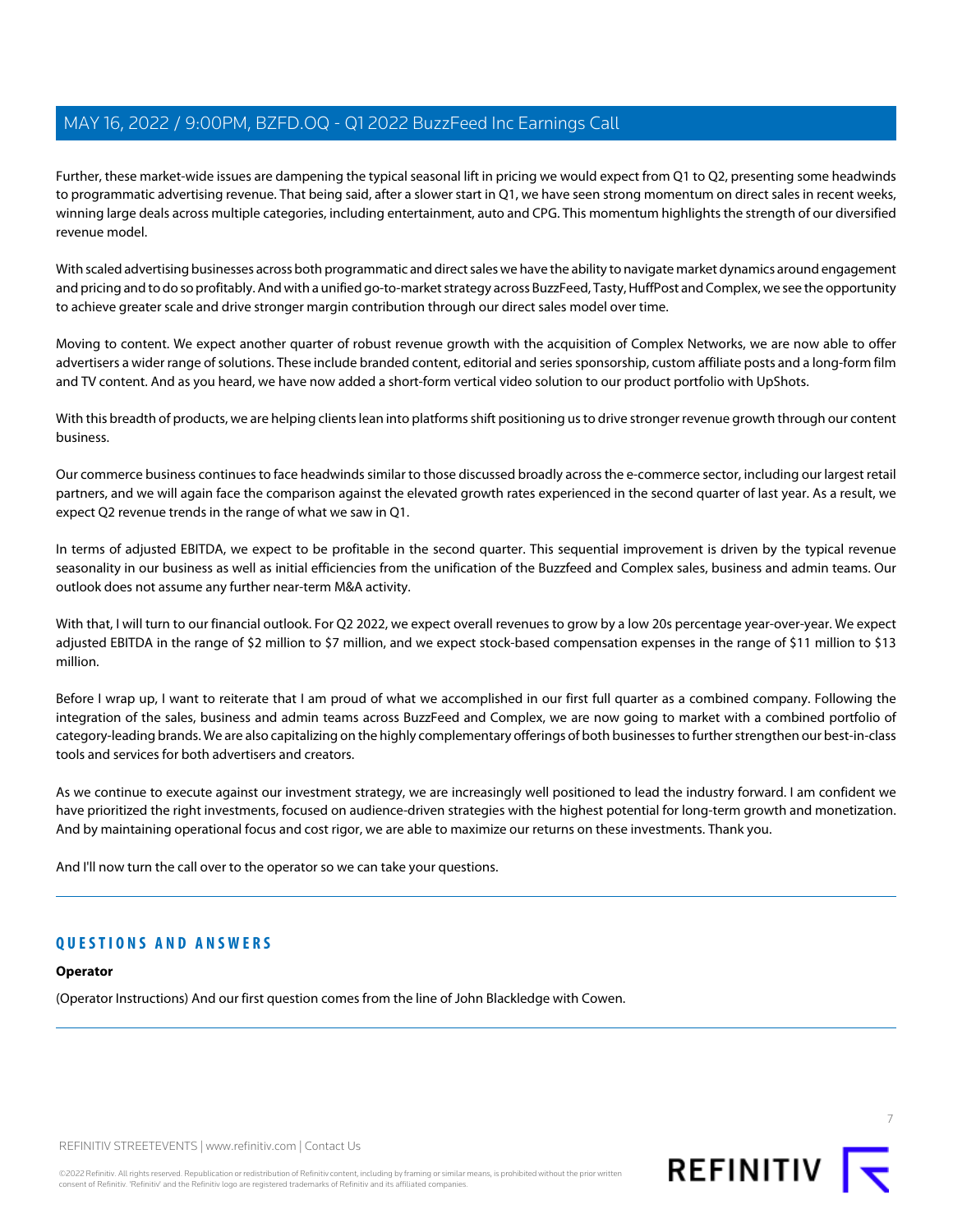# <span id="page-7-1"></span>**John Ryan Blackledge** - Cowen and Company, LLC, Research Division - Head of Internet Research, MD & Senior Research Analyst

Two questions. First, Felicia just kind of touched on it, but could you talk about the advertising environment that you're seeing thus far in the second quarter, given the different macro cross currents and maybe like which industry verticals are kind of leading pullback or pause in spend?

And then second question on the vertical video initiative. Any way to kind of frame potential revenue contribution from that emerging segment in 2022? And how are the margins for short-form video relative to kind of other forms of content creation that BuzzFeed does?

#### **Felicia DellaFortuna** - BuzzFeed, Inc. - CFO

Thanks John. So I would say on our advertising business, as you know, it's comprised of both direct sales and programmatic revenues and it is a scaled advertising business. On the direct sales side, our team has really done a great job of navigating the current market.

Travel and Financial Services were two areas where we saw strength in Q1 and then although CPG and retail were slower to start, we have seen trends improve in both categories into Q2. We have also seen a lot of momentum in Q2 in entertainment and auto. And then obviously, the flip side for us has been tech where our partners are being impacted by the broader supply chain disruption.

On the programmatic business, we are seeing more of an impact from macro factors especially given kind of the seasonal uplift that we would tend to see from Q1 to Q2 being dampened. However, we do have the benefit of being cross platform and having a diversified advertising model across both programmatic and direct. The other area I would add for Q2 is with the unified go-to-market strategy across BuzzFeed, Tasty, HuffPost and Complex, we do see the opportunity to achieve greater scale and hopefully drive stronger margin contribution over time.

On your second question, as it relates to vertical video, I would say that it is one of the products that are considered in our content revenue line. And so what we do see, which is one of the trends that you're seeing in Q1, is that H1 will continue to be pressured by the mix shift towards content away from commerce.

We do, however, expect H2 to show margin improvements from the cost synergies that we announced in Q1 as a result of the integration of the Complex business, sales and admin teams and that we also expect easing comps in the back half of the year. So we are expecting seasonal improvement sequentially as we move through the quarters as a result of the improving operating leverage related to our fixed cost infrastructure.

#### **Jonah Peretti** - BuzzFeed, Inc. - Founder, Chairman & CEO

John, just one quick note on short-form video. It is advantageous in the sense that it is not a 8-minute 12-minute video like what you might produce on YouTube and so it is less expensive to make branded content in short-form vertical video that still reaches large audiences and has a big impact.

So of course, it's an emerging area and emerging platform, Reels, and -- I mean TikTok and Reels and Shorts are relatively new. But the encouraging part of it is it's a good form of communication. It doesn't require massive production in order to make an effective video that reaches millions of people.

#### <span id="page-7-0"></span>**Operator**

And our next question comes from the line of Jason Kreyer with Craig-Hallum.

### **Jason Michael Kreyer** - Craig-Hallum Capital Group LLC, Research Division - Senior Research Analyst

So you had a lot of content that you discussed at your NewsFronts a couple of weeks ago. Just curious if you can highlight the feedback that you heard from advertisers just as you had conversations coming out of that presentation.

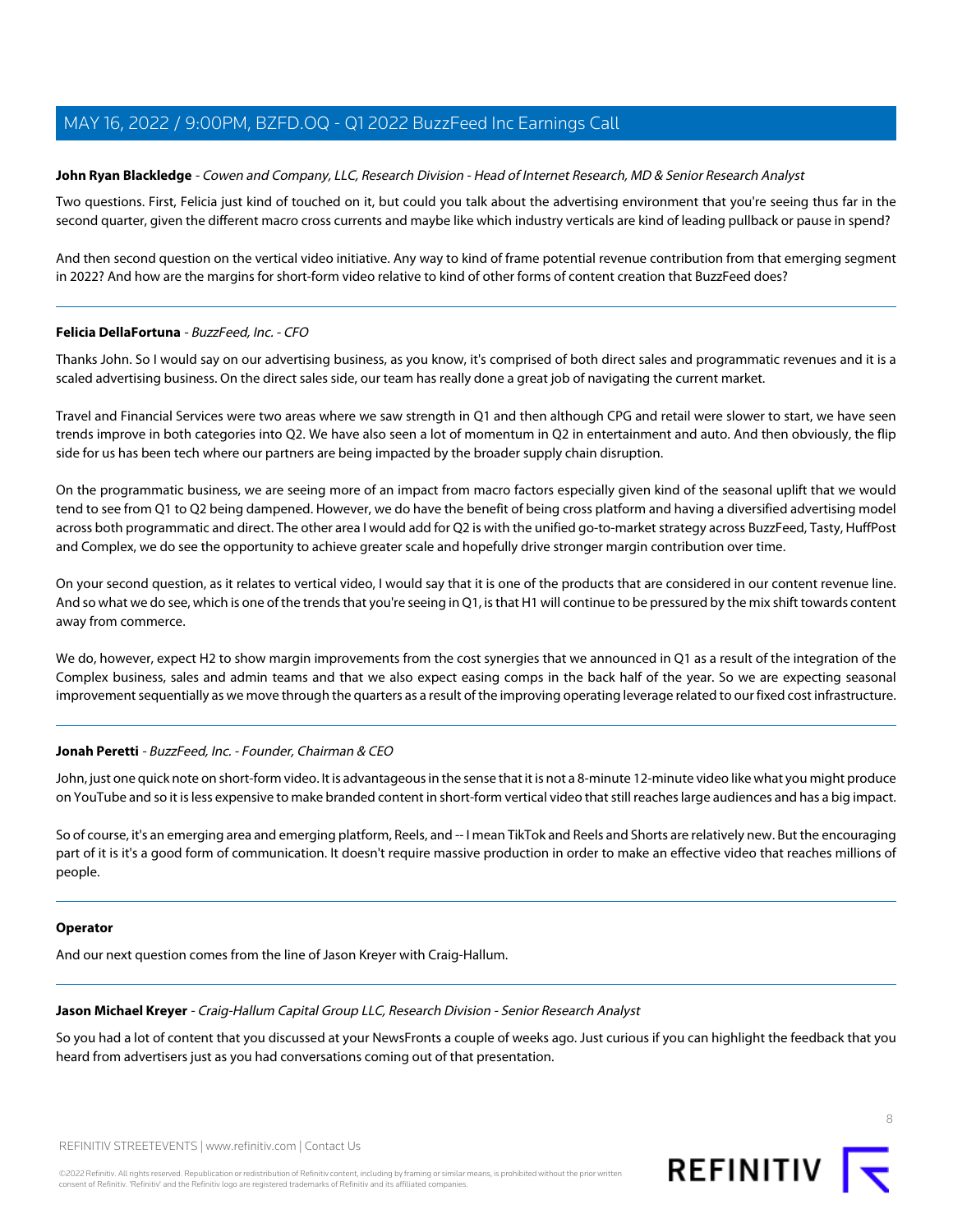# **Jonah Peretti** - BuzzFeed, Inc. - Founder, Chairman & CEO

Yes, we heard from a lot of advertisers that were very excited about UpShots and the ability to do branded content and vertical video across multiple platforms. It was also -- the data work with Lighthouse is also very well received. A lot of clients are looking for new first-party data solutions, looking for contextual advertising opportunities.

There's a big reset in the industry that is requiring advertisers to work with trusted brands that have first-party data. So that was a great opportunity for us to tell that story and let advertisers know how much we're doing there.

And then the creator trend is a big trend and one of the pain points for advertisers and clients is how to work with a really fragmented field of influencers and creators and how do you know which ones to work with. And so the expansion of that combined with Lighthouse and vertical video solutions was really a synergistic combination. They know they can come to us and get vertical video made by creators with really strong data, and that combined is something that is more than the sum of its parts. So it was a good opportunity.

And then I would just say more broadly, just seeing the Complex team and the BuzzFeed team on stage together, seeing the way we're working together, seeing the way that Tasty and First We Feast are launching a food festival together there's just a lot we can do now that we're integrated, now we're all one team.

We've integrated the business and admin and back office. We got the Lighthouse capability across all of the Complex properties and the teams together, building together, creating together. That was something that, I think, opened the eyes to a lot of the advertising community that you read a news article about an acquisition, but seeing it in action and -- is a different feeling, which was a great milestone for us.

# **Jason Michael Kreyer** - Craig-Hallum Capital Group LLC, Research Division - Senior Research Analyst

And then you've talked a lot already about this transition to short-form video, but I just wanted to take a step back and maybe understand the progress that was made in the quarter. If you can give any detail on these platforms that you're working with, maybe where some of them a little bit further ahead of the curve where you're more instrumental in helping them create that path to monetization?

And then this may be more for Felicia. But I think there's going to be a period of time where that pivot from long form to short-form creates a little bit of a hole that needs to be filled. At what point should we start to maybe come out the other side and see more of a return to growth on content as you build up that short-form expertise?

# **Jonah Peretti** - BuzzFeed, Inc. - Founder, Chairman & CEO

Yes. So we really feel like this is history repeating itself. When you look at 5 years ago and the rise of Tasty, that was built on very short-form in-feed video when Facebook was launching video, and that was new on Facebook. It was more about growth for them. They didn't really monetize it.

We had to build content solutions, branded content product placement in order to generate revenue there. It feels very similar now with TikTok and then Shorts and Reels on Instagram and Facebook, they are launching these new products to make sure that TikTok doesn't take share from them or too much share from them.

It's more -- it's less focused on monetization. It's more focused on growth and audience growth. That means we need to figure out the monetization ourselves, which is why we launched UpShots, which is why the content revenue line is so important for us on new platforms. New platforms favor branded content, native advertising, and we've done that for many years now when we see a new platform that's growing.

Once TikTok, Facebook, Google start to really focus on more scalable advertising solutions. They will bring the rev share and commerce revenue lines onto those platforms. And so for us, it's really a matter of how do we navigate the shift in the strategy of these platforms. But right now, they're less revenue focused, they're also sharing less revenue. We can take control of our business by doing branded content, native advertising.

 $\circ$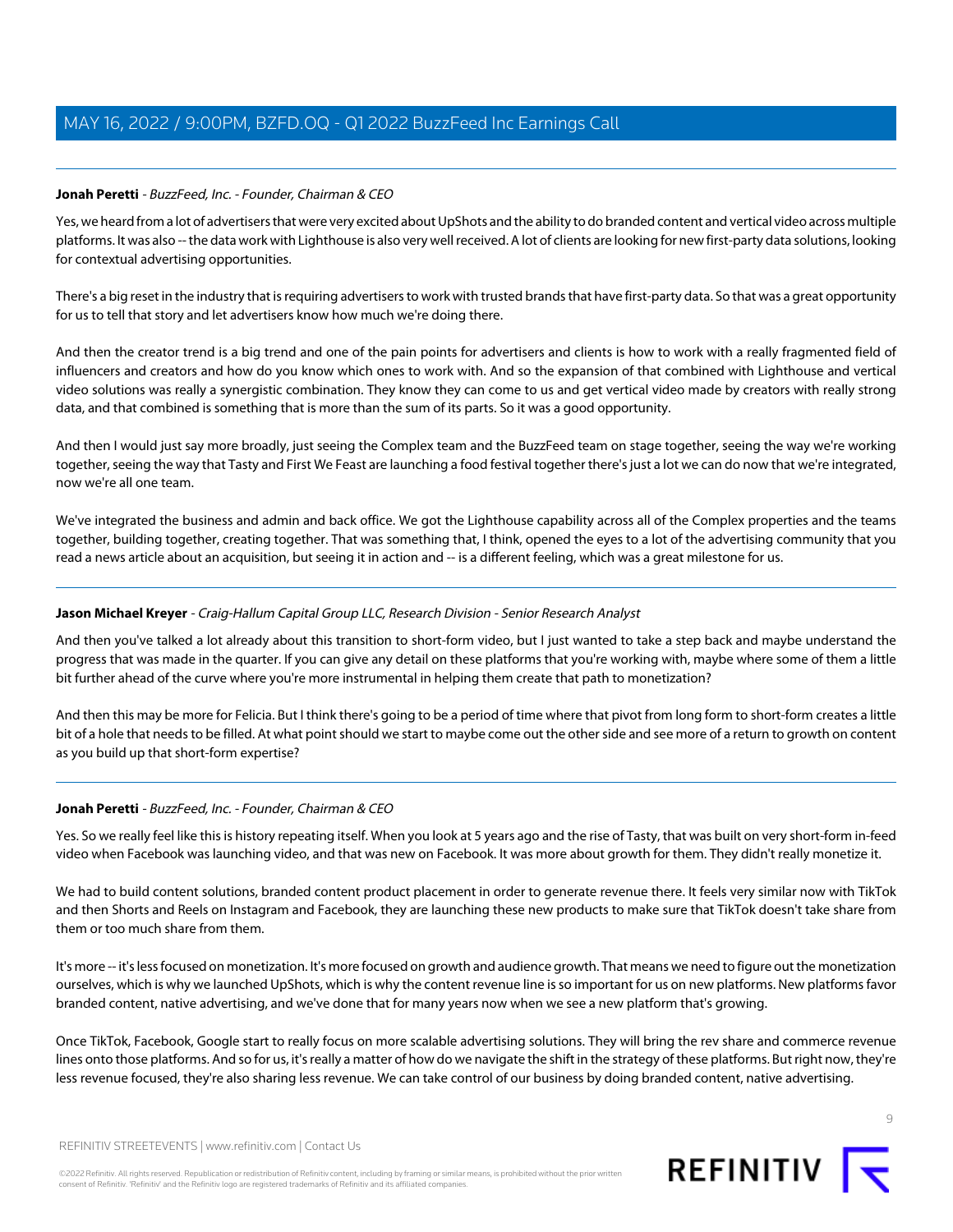And we know -- we expect in the next 6 months to 2 years, it's hard to predict exactly, we're going to start seeing the shift towards rev share and commerce models, advertising and commerce models. And so we're staying very close to them. We're having high-level conversations up and down the organization of these platforms.

And when that shift happens, we will likely be in beta partners with them the way we have been in the past and started building out the advertising and commerce lines. That's how it's worked in the past, and it seems like we're seeing a lot of pattern recognition on this that it will work that way with this new short-form vertical video format.

# **Felicia DellaFortuna** - BuzzFeed, Inc. - CFO

And to add to Jonah, I mean, in looking at Q1 2022, content was the key driver of our revenue growth at plus 65% year-over-year. And while the Complex Networks was a primary driver of that, BuzzFeed stand-alone had also increased from a year-over-year perspective, reflecting the change in mix of content, right, which was one of the items we had discussed in terms of offering more lightweight native branded products as part of our overall portfolio.

So we feel confident with the introduction of Complex as well as all of the BuzzFeed, Inc. products that we do have a scaled content business that can offer a wide array of products both from Lightweight to premium content to our advertisers. And so in Q2, we do expect content to continue to lead the growth for Q2, which really highlights our diversified business model. And we do feel confident in being able to successfully navigate the market shifts we are seeing.

The only item I will note is that with Q2, we do note that as content revenues do increase as a percentage of total, that is our lowest margin. And so that will have some impact as it relates to our adjusted EBITDA numbers that are reflected in our Q2 guidance.

# **Jason Michael Kreyer** - Craig-Hallum Capital Group LLC, Research Division - Senior Research Analyst

One more for you, Felicia. The change in revenue recognition that hit Q1 by about 4 percentage points, should we assume a similar headwind to the Q2 guide that you provided? In other words should we assume that, that revenue would have been around 4% better than the low 20s you guided?

# **Felicia DellaFortuna** - BuzzFeed, Inc. - CFO

I would say the way to think about the gross versus net is that very similar to our traditional advertising seasonality that we have disclosed previously as it relates to Q1 and its percentage of total revenue. That would be a good guide in thinking about the impact that the gross versus net has had on Q2 and we also have disclosed in our Q, both the pro forma as well as the impact of the gross versus net recognition in our filing.

# <span id="page-9-0"></span>**Operator**

And our next question comes from the line of Brent Navon with Bank of America.

#### **Brent Navon**

Just want to circle back to the advertising market and just given the volatility right now. What's, I guess, the current visibility that you have into these advertising trends and some of the commentary about the verticals or it seems like tech might have gotten -- tech got worse, but maybe financials improved? Anything just from month to month on a consolidated basis on how advertising has trended from March to April to May would be helpful.



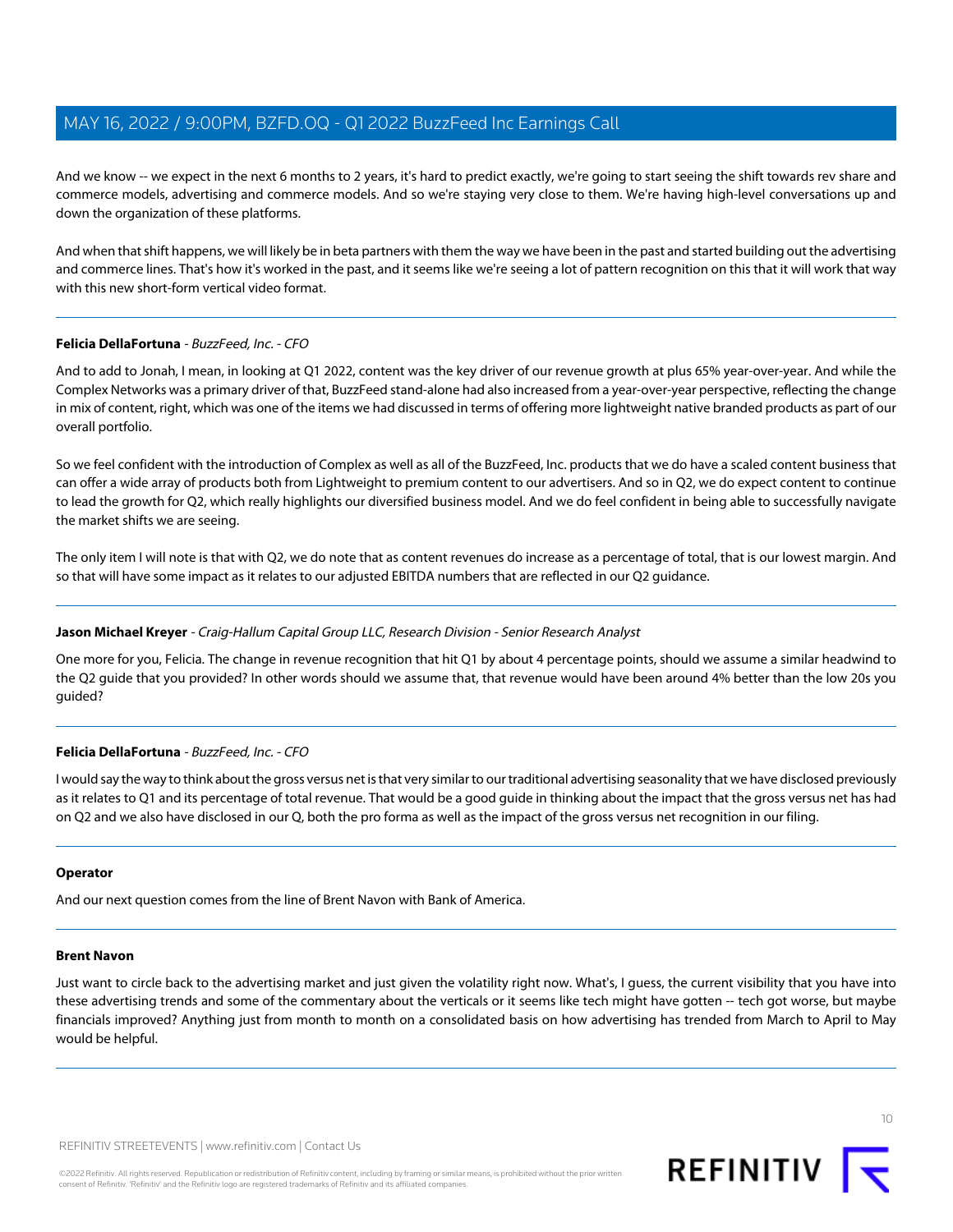### **Felicia DellaFortuna** - BuzzFeed, Inc. - CFO

Yes. So I would say in terms of direct sales, we did see recovery as it related to CPG and retail in Q2 with very strong book dollars, and we did see new verticals really showing increases in overall. We're looking at visibility as it is today in terms of our total book dollars across the business, and feels good in terms of the guidance that we're sharing for Q2 as it relates to the performance of advertising.

I think the big headwind, which is also a bit of a tailwind is in being able to look across the platforms themselves and having a robust programmatic offering. In 2021, there was the seasonal uplift that everybody saw in terms of advertising CPMs across the market. And so we are seeing a softening of those CPMs across the programmatic space.

#### **Brent Navon**

Got it. That's helpful. And just as a follow-up, I guess bigger picture, I think one of the strategic rationales of you going public was to consolidate some of these subscale brands into BuzzFeed and obviously, the market conditions have drastically changed from an industry and just from a general macro. And I'm curious how you guys view your position in the market right now given all these changes?

# **Jonah Peretti** - BuzzFeed, Inc. - Founder, Chairman & CEO

Brent, thanks for the question. So I think the changes in the market haven't had a huge effect on us in the sense that valuations are relative and if the market is down, that means there's more attractive acquisition opportunities out there for companies that are going to be looking for exits especially the subscale digital media companies because they realize that it takes a lot of investment upfront to build a commerce business an events business, a programmatic ad tech, all the different pieces you need to build a diversified model.

And so having that built out already and being able to plug in additional brands into that and audiences into that is something that creates a lot of value, and so we can share in that value with that acquisition target.

I think in some cases, the fact that some of the private digital media companies are still private and we're public, it gives us a head start, and we can navigate through a choppy market, get in a position where we have a strong platform and be acquisitive not just this year but in years to come and be further along than a lot of the competitors in our space.

# **Operator**

Thank you. I'll now turn the call back over to Founder and CEO, Jonah Peretti, for any closing remarks.

#### **Jonah Peretti** - BuzzFeed, Inc. - Founder, Chairman & CEO

Thanks, everyone, for joining the call today. We look forward to seeing you at upcoming investor conferences and events over the next few weeks. Thanks.

#### **Operator**

So ladies and gentlemen, this concludes today's conference call. Thank you for participating, and you may now disconnect.